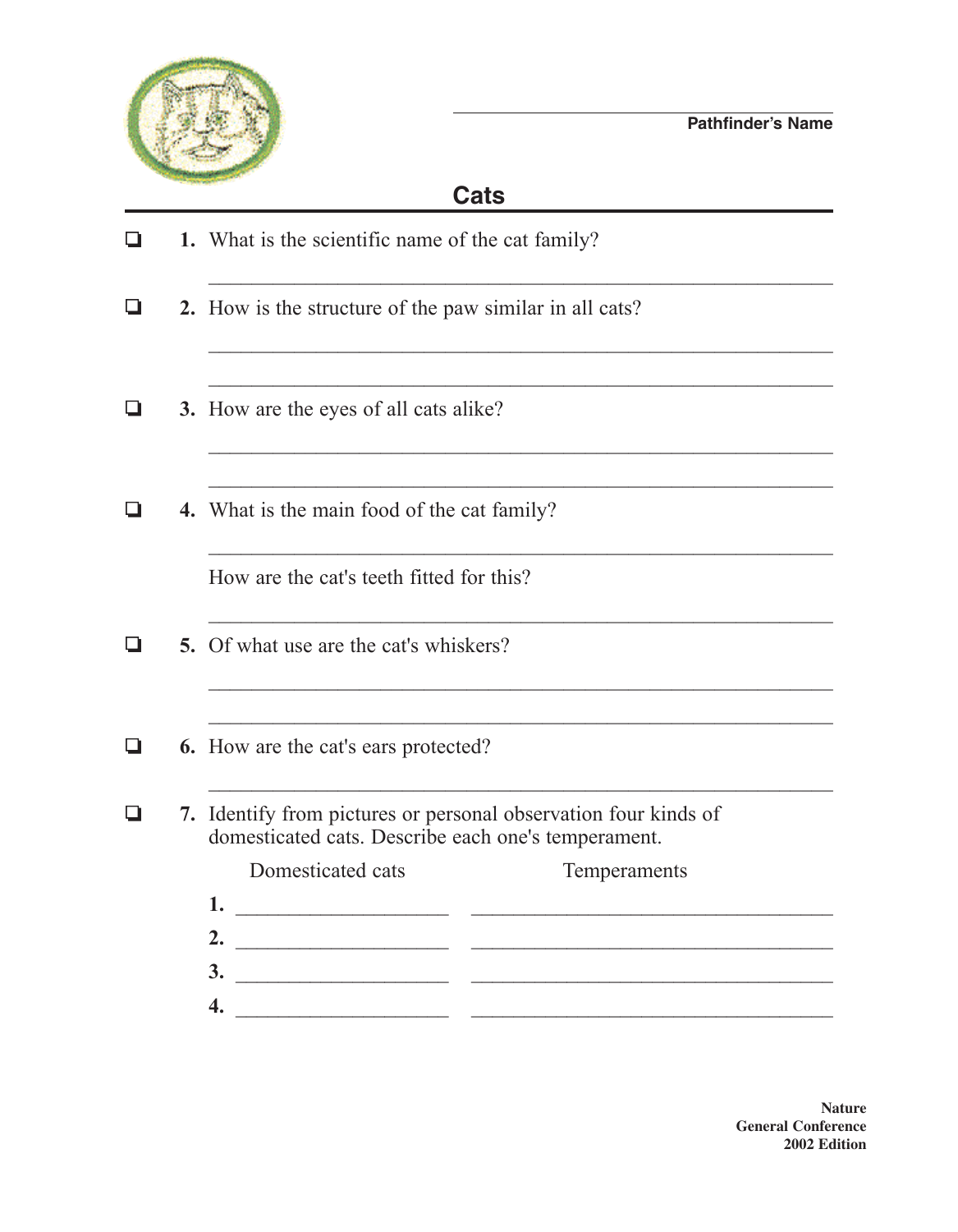|     | 8. Of what benefit to man are domesticated cats?                                                          |  |  |  |
|-----|-----------------------------------------------------------------------------------------------------------|--|--|--|
|     |                                                                                                           |  |  |  |
|     | 9. Identify from pictures or personal observation seven kinds of                                          |  |  |  |
|     | undomesticated cats. Tell in what part of the world they are found.<br>Where found<br>Undomesticated cats |  |  |  |
|     |                                                                                                           |  |  |  |
|     | 2. $\qquad \qquad$                                                                                        |  |  |  |
|     |                                                                                                           |  |  |  |
|     | 4. $\overline{\phantom{a}}$                                                                               |  |  |  |
|     |                                                                                                           |  |  |  |
|     |                                                                                                           |  |  |  |
|     |                                                                                                           |  |  |  |
| 10. | What animal is known as the king of beasts?                                                               |  |  |  |
|     | Why does it have that title?                                                                              |  |  |  |
|     | What is it's temperament really like?                                                                     |  |  |  |
| 11. | Tell the story of Androcles and the Lion.                                                                 |  |  |  |
| 12. | Relate four stories from the Bible in which a member of the cat family<br>is mentioned.                   |  |  |  |
|     | 1.                                                                                                        |  |  |  |
|     | 2.                                                                                                        |  |  |  |
|     | $\frac{3}{2}$                                                                                             |  |  |  |
|     | 4.                                                                                                        |  |  |  |
|     |                                                                                                           |  |  |  |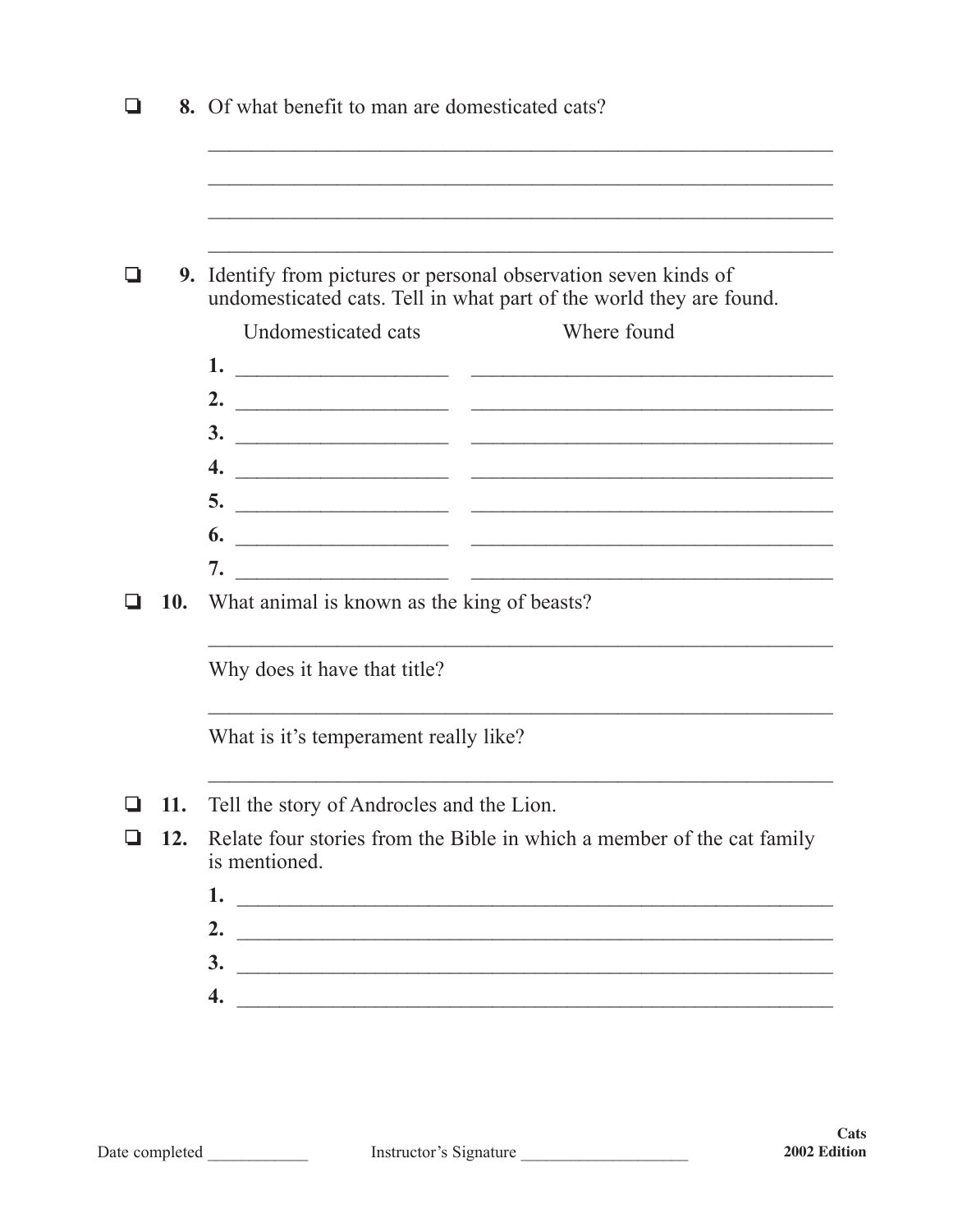## **Cats, Advanced**

- **1** Have the basic Cat Honor.
- **2.** Know about cats "open-book" quiz. (This is not an instructional pass-atest requirement, it is designed to encourage research into the world of cats.) Enjoy new discoveries as you research the following questions about some unusual domestic cat breeds from around the world.
	- **a.** The domestic cat known as Sphynx first appeared in the late 1960s. Which of the following is true about this Canadian breed?
		- **(1)** It is too wild to be a proper house cat.
		- **(2)** It is the national pet of Canada.
		- **(3)** It appears to be hairless.
	- **b.** True or False: The Charteux, with its brilliant orange eyes and blue lips, is a breed closely associated with France.
	- **c.** Match the following cats with the special characteristics of their breed:
		- **(1)** Korat (Thailand) **(a)** Goes limp when picked up.
		- **(2)** Ragdoll (uSA) **(b)** Is traced to wild cats from Kenya.
		- **(3)** Sokoke (Denmark) **(c)** Symbolizes good fortune.
	- **d.** The Scottish Fold breed dates back to 1961. True or False: This cat acquired its name because it folds its body up to stay warm.
	- **e.** One breed was developed from a type of cat which once roamed the streets of Singapore. Now called the Singapura, it is also known by which one of the following names?
		- **(1)** Drain cat
		- **(2)** Fat cat
		- **(3)** Flying cat
	- **f.** The names of breeds do not always reflect their countries of origin. For example, the Nebelung (German for "creature of the mist") breed was developed in the USA. True or False: The Poodle cat was developed in Germany.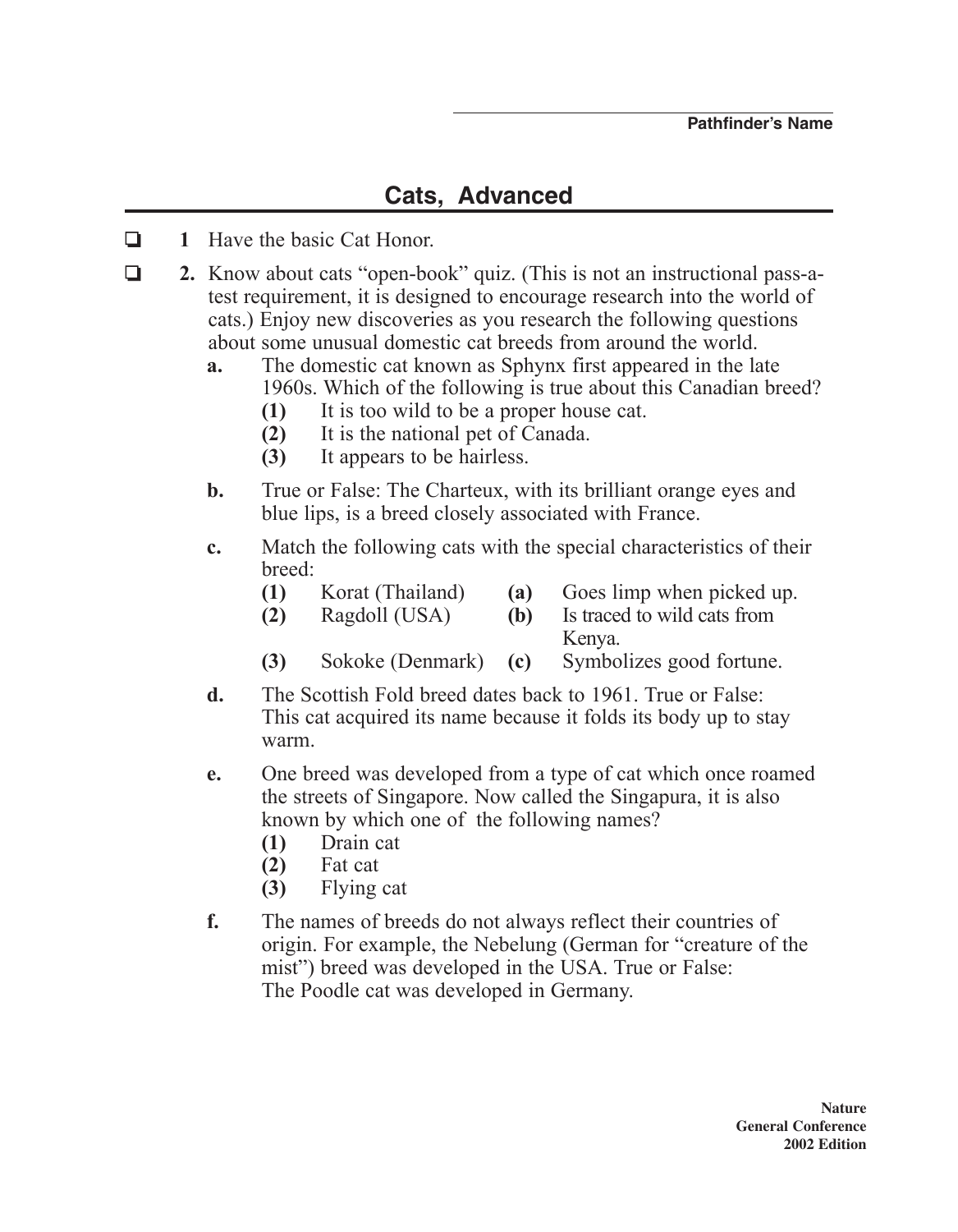- **g.** The English are renowned cat fanciers. Which one of the following is not a breed of domestic cat developed in the UK?
	- **(1)** Abyssinian cat
	- **(2)** Havana Brown cat
	- **(3)** Geoffroy's cat
- **h.** Developed in the USA, the Ocicat is a wild-looking feline with spotted fur. True or False: it is illegal to keep the Ocicat as a house pet in most countries.
- **i.** Originally called the Spotted Mist, this Australian breed's name was changed when some were born with tabby-patterned coats. What is its new name?
	- **(1)** Australian Mist
	- **(2)** Dingo cat
	- **(3)** Spotted and/or Marbled Mist
- **j.** The Japanese Bobtail cat originated in China centuries ago. True or False: It is the only breed of domestic cat with virtually no tail.
- **3.** Keep a cat for at least six months and do one of the following:
	- **a.** If you currently have a cat, keep a record of the care for you cat for one month. Include in your record when it is watered and fed, how the liter box is taken care of. (Complete Chart #1)

Why should your cat not be allowed to roam the neighborhood free?

 $\mathcal{L}_\text{max}$  , and the contract of the contract of the contract of the contract of the contract of the contract of the contract of the contract of the contract of the contract of the contract of the contract of the contr

 $\mathcal{L}_\text{max}$  , and the contract of the contract of the contract of the contract of the contract of the contract of the contract of the contract of the contract of the contract of the contract of the contract of the contr

- **b.** If you do not currently have a cat but you owned one at sometime in the past for at least 6 months, take care of someone else's cat for at least one week. Record the care that was required and explain the relationship of house cats on the environment and why it is best they not be allowed to become feral. (Complete Chart #2)
- **c.** Participate in a cat related project of your choice in support of a local humane society or similar organization.

Project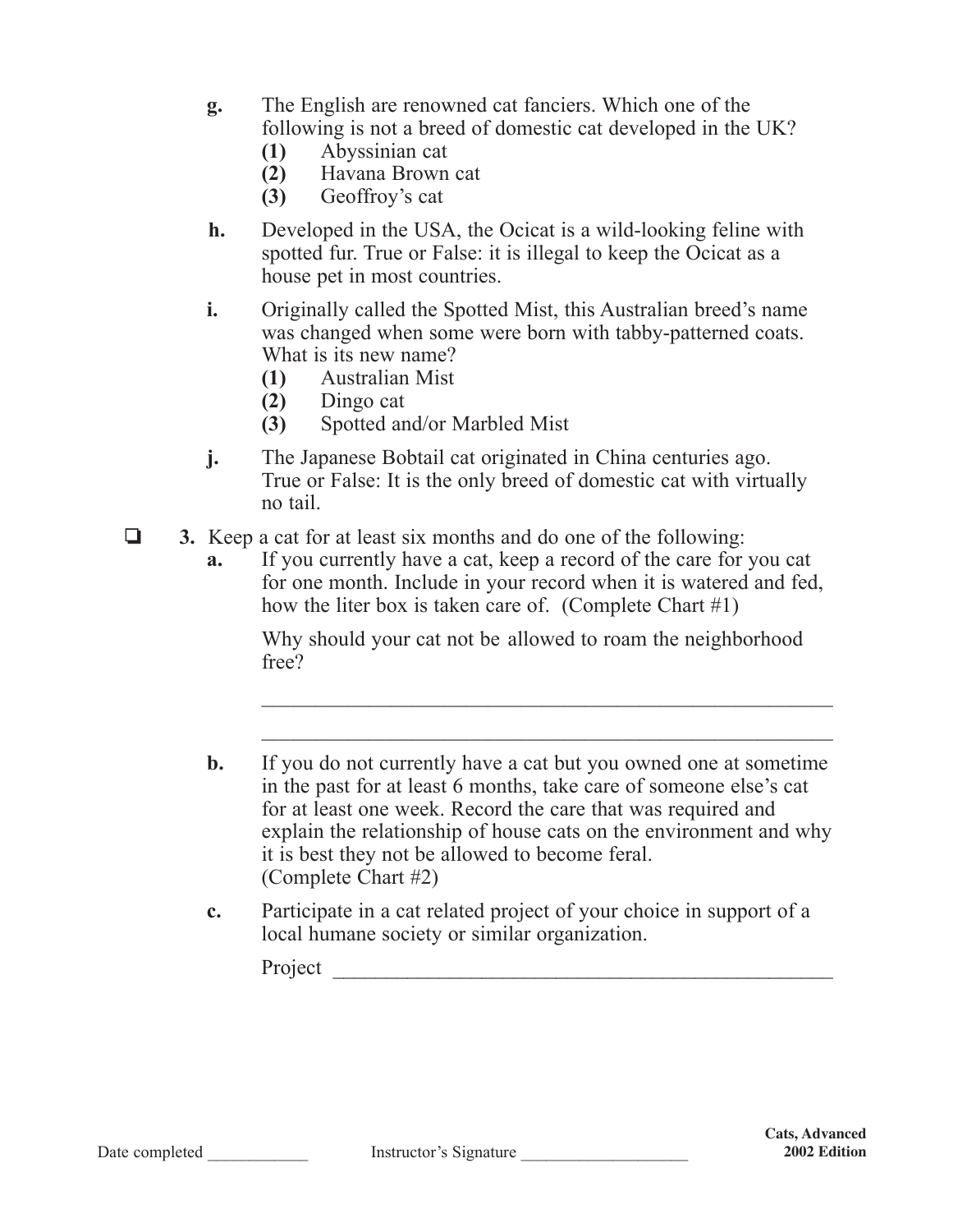## **Cats, Advanced Chart #1**

If you currently have a cat, keep a record of the care for you cat for one month. Include in your record when it is watered and fed, how the liter box is taken care of.

| Day 1 | Day 8  | Day 15 | Day 22 | Day 29               |
|-------|--------|--------|--------|----------------------|
| Day 2 | Day 9  | Day 16 | Day 23 | Day 30               |
| Day 3 | Day 10 | Day 17 | Day 24 | Additional<br>Notes: |
| Day 4 | Day 11 | Day 18 | Day 25 |                      |
| Day 5 | Day 12 | Day 19 | Day 26 |                      |
| Day 6 | Day 13 | Day 20 | Day 27 |                      |
| Day 7 | Day 14 | Day 21 | Day 28 |                      |